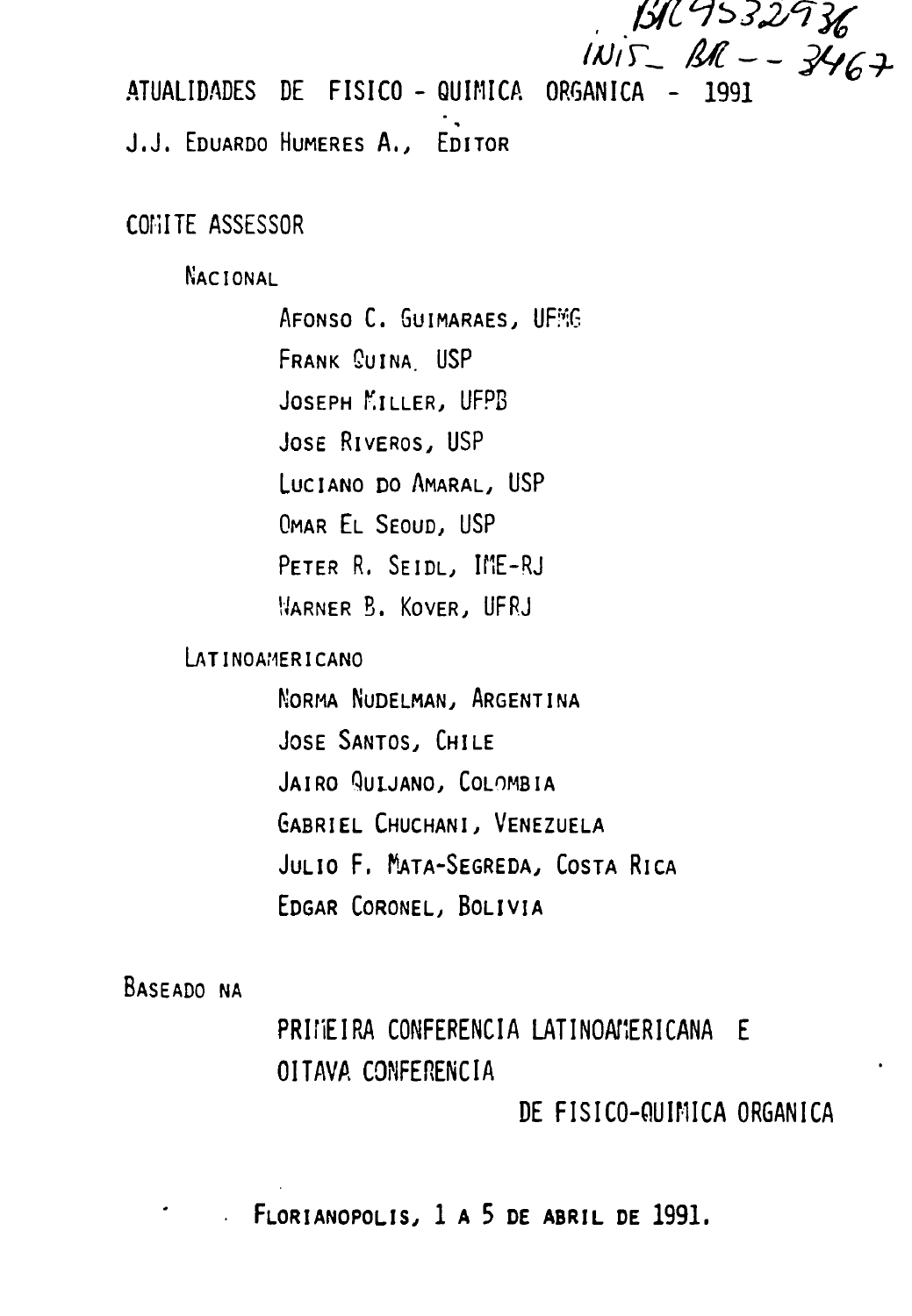# **KINETIC STUDY OF PHOTO-GRAFTING AND PHOTO-CROSS-LINKING OF A CIS-POLYBUTADIEME ONTO CELLULOSE FROM ASSIMETRIC MEMBRANES**

**ZENI Mara, RIVEROS Raul and SCHILDT Romeu( DEPARTAMENTO DE FÍSICA E QUÍMICA- UNIVERSIDADE DE CAXIAS DO SUL-95.001CAXIAS DO SUL-RS/BRASIL)**

## **Summary**

**Photochemical grafting onto cellulose and sucesslve photocross-linking of 2,00-12,00 mg.cm of a cis-polybucadiene,conta**ining 80% cis groups, were investigated kinetically at 30<sup>0</sup>C in the **presence of l,2-diphenyl-2,2-dimethoxyethar.one as a photolnifetor with the weight concentration ratio of photoinitiator to polymer varied between 0,070 and 1,115. Irradiations were carried out polychromatilly, in air or under a stream of nitrogen, with inci** dent radiation of flux I of  $2.1.10^{-8}$  einstein.s<sup>-1</sup>.cm<sup>-2</sup>.Two consecutive kinetic process were observed wich had rates linearly dependent on I. The quantum yields of the first constant-rate period showed a linear dependence on photoinitiator concentration, while the quantum yield for the second constant rate process showed an inverse dependence on n/S (moles of polymer initially deposited per unit apparent cellulose surface). At longer irradiation times. further decrease in insaturation resulting from photocross-linking was observed. In light of this information, the mechanism of photo-grafting and photo-cross-linking of cis-poly butadiene on cellulose surface is discussed.

### **Introduction**

**The interesting material properties of cis-polybutadiene (their excellent elastomeric characteristics and their impact resistence), make them particularly attrative In radiation-**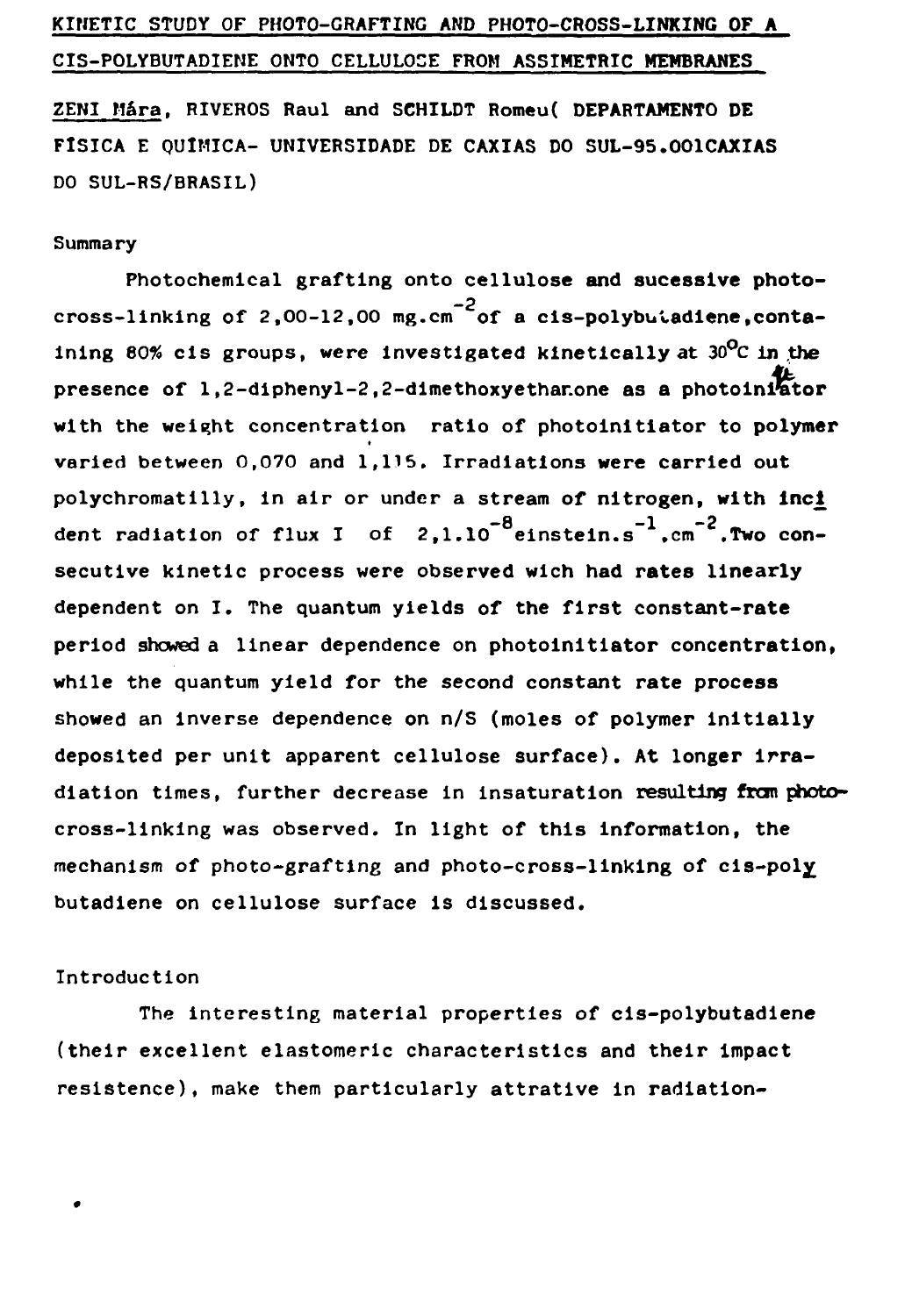**curable systems(l). Photo-cross-linking of polybutadiene has been Investigated (2). During the course of our experiments to prepare membranes by photochemical grafting and cross-linking, we first examined technical methods for preparation and the transport properties of the photosynthetic layers, in order to gain preliminary mechanistic information.**

**In this work, we have extended our investigations by studying the kinetics of the process to a commercial cis-polybutadlene with a photoinitlator to obtain higher photochemical rates and consider in detail the influence of irradiation on photocross-linking in this sistem(3).**

#### **Experimental part**

**Cellulose in form of filter paper ("blue band")was employed as the substrate. A commercial cis-polvbutadiene( Coperbo BR-22), wich consisted of a mixture containing 80% cis forms, 12% trans forms and 8% 1,2-units. 1,2-diphenyl-2,2-dimetoxyethanone(Irgacure, Fratelli Lamberti-Italy) was the photoinitiator, and this was used as received without further purification.**

**1-2 ml of a solution of dry cloroform containing 5-20 g.l cis-plybutadiene, and photoinitiator with .the ratio Rw (its weight concentration with respect to that of the polymer, corresponding to the molar ratio R if calculated from the mean molecular weight of polymer) varied between 0,070 and 0.115, was uniformly deposited by a standard procedure, described previously (4),on a cellulose disk 6 cm in diameter. After evaporation of the solvent under vacunn at room temperature, irradiation and gravimetric determination of the graft yelds as a function of irradiation time were performed as described in ref.4, with the only difference being that Soxhlet extraction for the removal of non reacted polymer and ungrafted homocopolymer was carried ou with cloroform as the solvent.**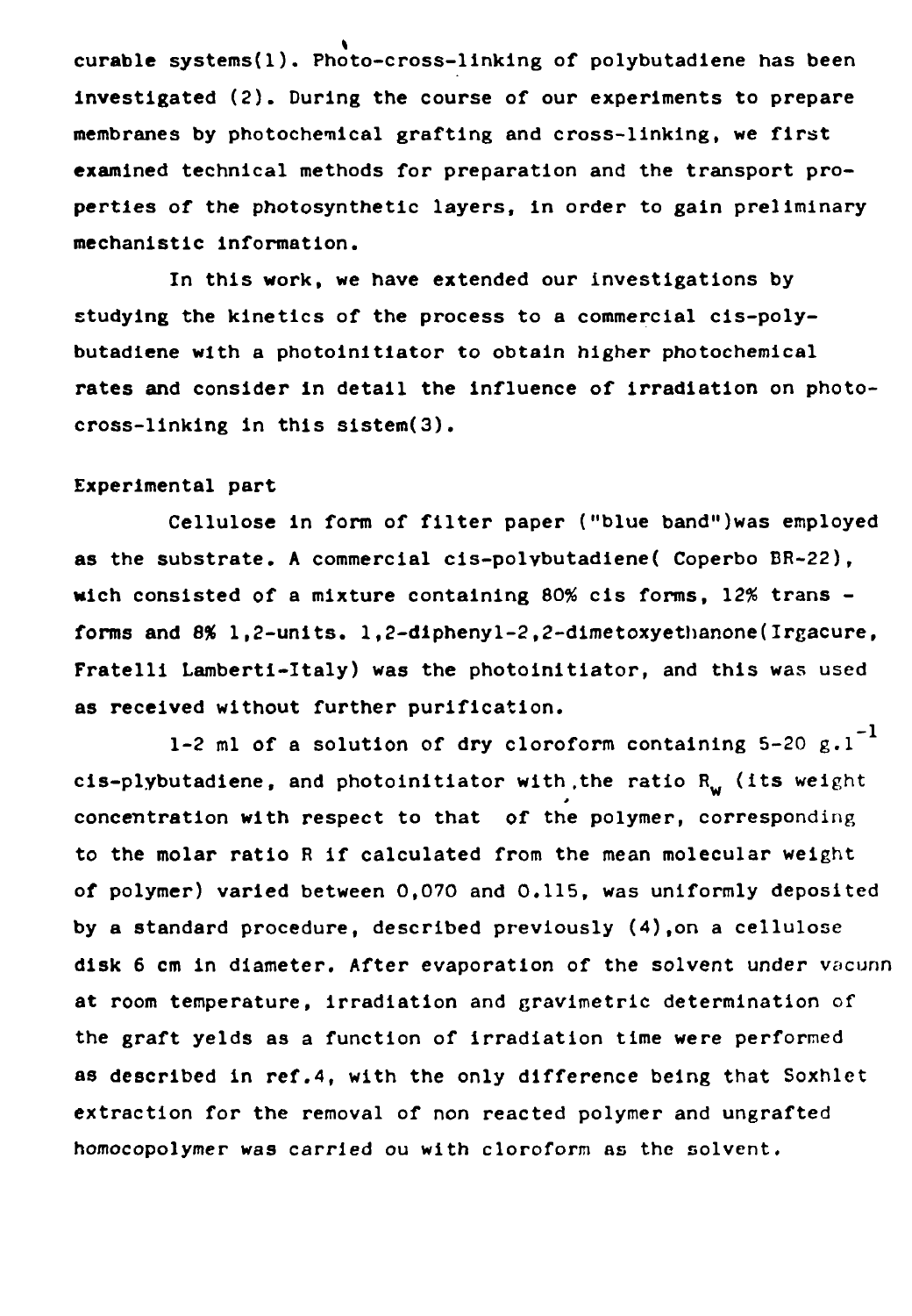**Photochemical grafting of cis-polybutadiene onto cellulose, In the presence of 1,2-diphenyl-2,2-dimethoxyethanone as the photoo iniator, was investigated kinetically at 30 C. Irradiation was carried out polychromatically with incident radiation fluxes in the** range  $(2.1 \pm 0.2) \times 10^{-8}$  -  $(20.5 \pm 0.8) \times 10^{-8}$  einstein.s<sup>-1</sup>.cm<sup>-2</sup>, by operating under a stream of nitrogen or in air. The mass m of cispolybutadiene adsorbed per unit apparent surface S of cellulose  $p_0$  and  $p_1$  between  $p_1$  and  $p_2$  or  $n-2$  the retire  $p_1$  of the verters **was varied between 1,0 and 12,0 mg.cm , the ratio R^ of the weight per cent of photoinitiator to that of polymer was varied between** 0.070 and 1.115. Graft yield as a function of irradiation time were **determined gravimetrically. Some typical experimental curves are reported in Fig.l. In some cases, and particularly for m/S^ 4 mg.** \_? **cm , only a single constant rate porcess was observed. With**  $m/S$   $>$  4  $mp, cm^{-2}$ , a second rate process, of much lower rate, followed up to high graft yields, as determined gravimetrically. In each case, the rates in air were relatively low compared with those **obtained when irradiation was effected under a stream of nitrogen** (it is well know that oxygen inhibits proccedings by a free radical **(It is well know that oxygen inhibits proceedings by a free radical**

Further irradiation of the grafted polymer, for wich a practically quantitative graft yield, as determined gravimetrically, had already been reached, reduced the residual insaturation, determined by IR analysis, have a linear correlation with the reduction of the 1.2-pendant vinyl groups (Fig.2.).

This mechanism implies photochemical reactivity of one out of two insaturations extended to grafting in the cellulose surface and may be observed at higher cross-linking in the polymer network photografted.

This assimetric membranes are an important structure for separation process for eletrolitic solutions.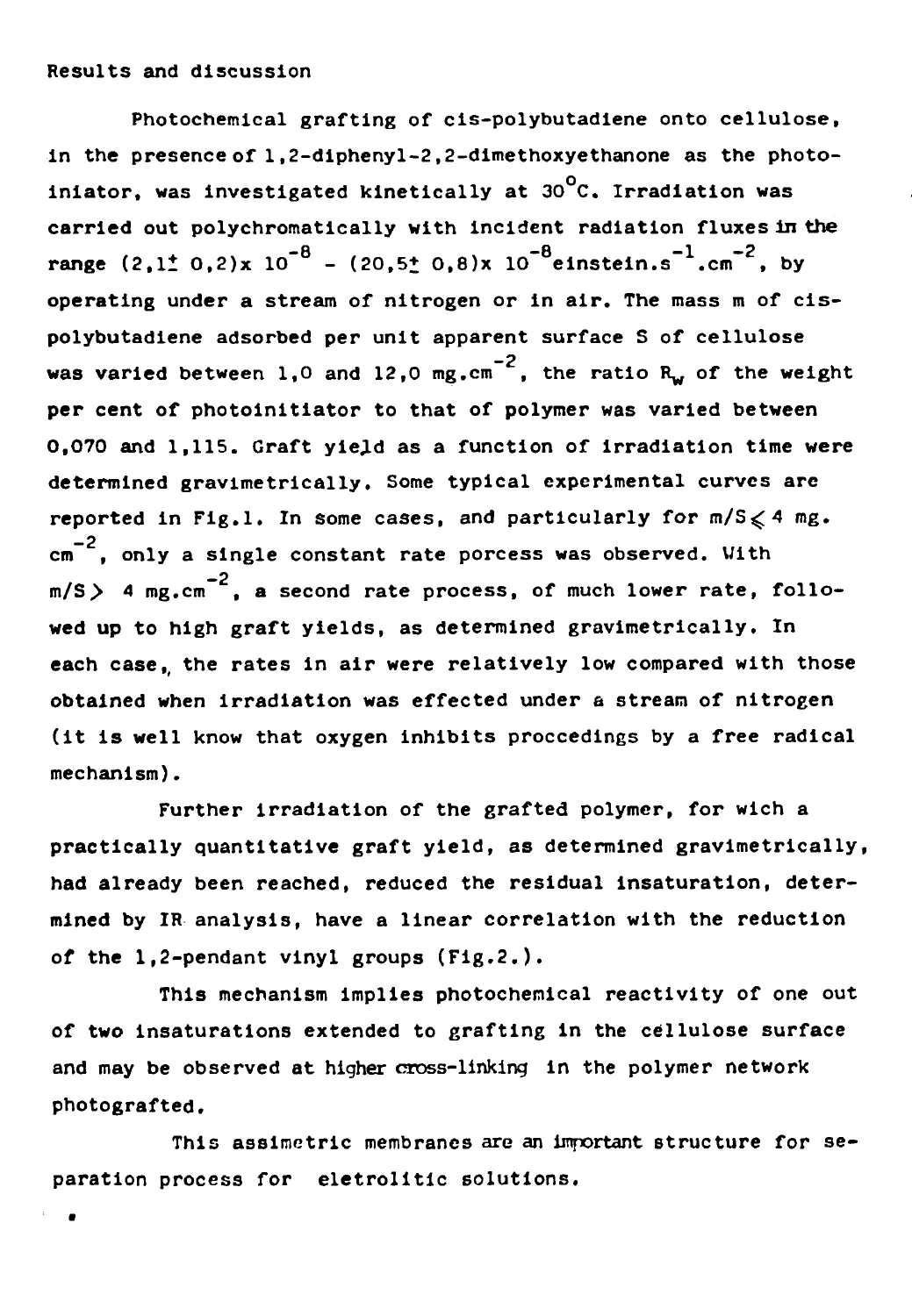**Financial support by FINEP, FAPERGS, CNPq**

### **References**

- **1. Kenney.J.R.,Angew.Chem. Int.Ed.Engl.,1£, (1979), 119.**
- **2. Ranby,B. and Rabek.J.F., "Photodegradation, photoxidation and Photostabilization of Polymers", Wiley-Interscience, New York, (1975), pp.199-201.**
- **3. Bellobono,I.R., Zenl, M., Selli, E. and Marcandalli, B., Journal of Photochemistry, 35, (1986), 367-374.**
- **4. Bellobono, I.R., Selli,E., Marcandalli,B. and Comi, D., Journal of Photochemistry, 35, (1986), 231-242.**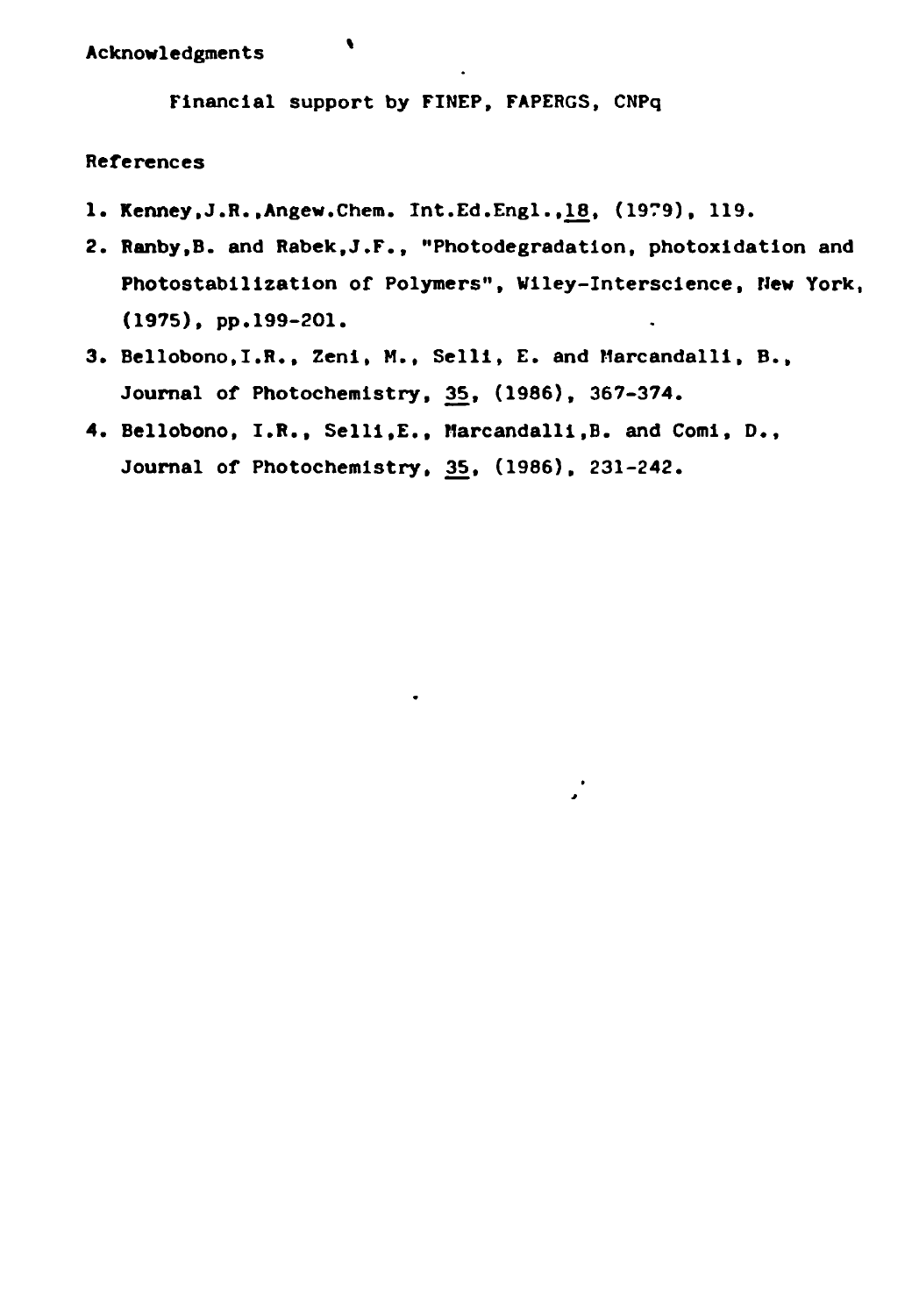



FIG.1- Per cent graft yield(gravimetric analysis) of cis-polybutadiene onto cellulose as a function of irradiation time t in presence of 7wt/wt% Irgacure (  $\circ$  2,44 mg.cm<sup>-2</sup> and \* 4,49 mg.cm<sup>-2</sup>).